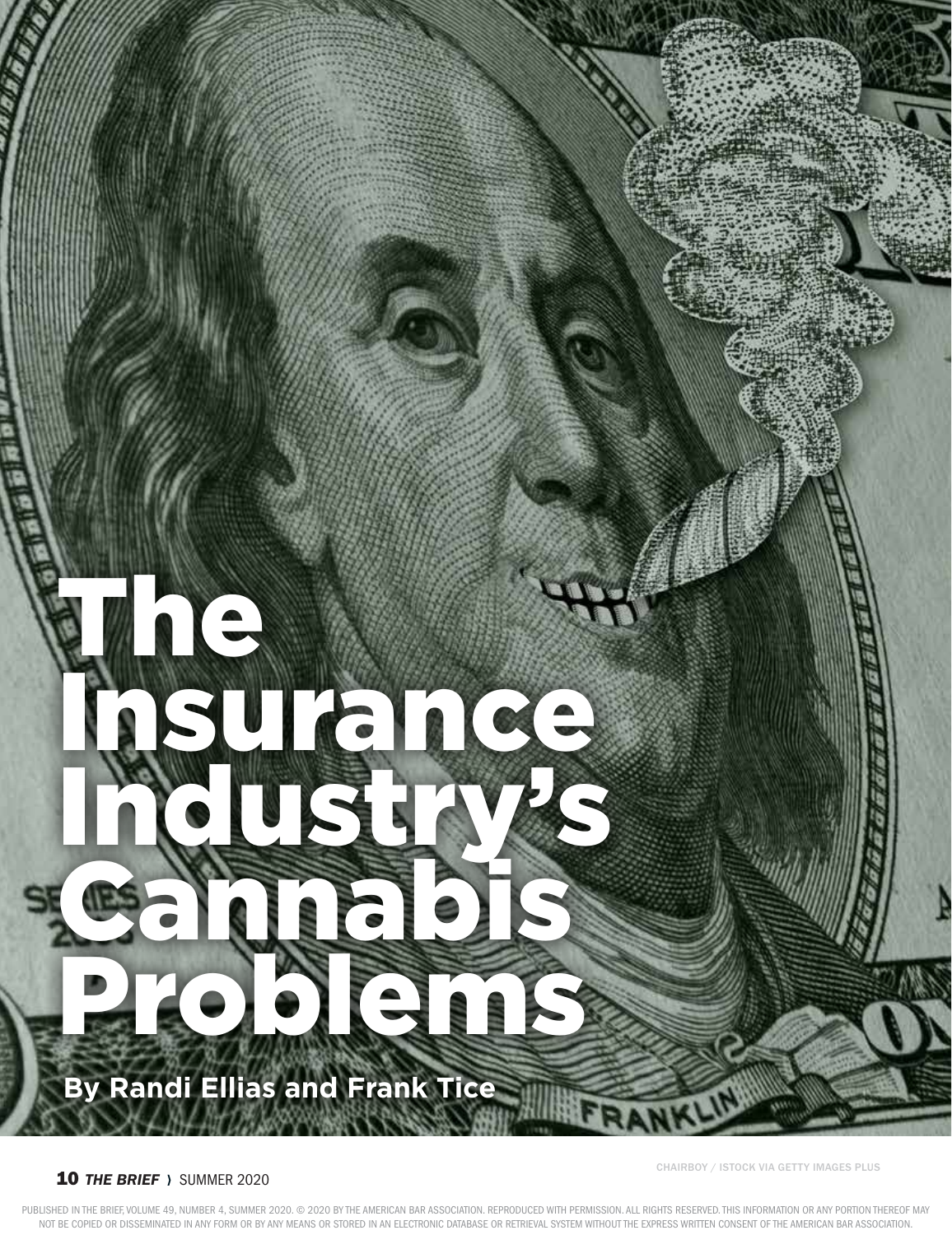The cannabis industry is one of the fastest-growing mar-<br>
kets in the United States. In 2019, U.S. cannabis sales hit<br>
an estimated \$12.2 billion—an approximately 34 percent<br>
increase over 2018 sales <sup>1</sup> The insurance need kets in the United States. In 2019, U.S. cannabis sales hit increase over 2018 sales.<sup>1</sup> The insurance needs of this industry run the gamut, including everything from products liability and commercial general liability (CGL) coverage to more niche coverages, such as crop insurance and crime coverage.

Insurers seeking to position themselves in this potentially lucrative new market face at least one unique challenge: while certain derivatives from the cannabis plant, such as hemp and cannabidiol (CBD), can be legal under federal law, marijuana remains illegal under federal law, notwithstanding that 33 states and the District of Columbia have legalized some form of marijuana use.<sup>2</sup> Thus, lawyers seeking to counsel cannabis industry clients must ensure that they understand both the federal regime and the various state regulatory regimes to which their clients may be subject—and which are rapidly evolving as the industry continues to grow.

This article first provides an overview of how certain forms of cannabis are treated differently under federal law. We then explore the hemp insurance market, its applicable regulations, and the types of insurance coverage and coverage gaps that exist in the hemp industry. Last, we analyze the federal framework under which marijuana insurance markets must currently operate and discuss how courts have handled marijuana-related insurance coverage questions to date, in light of the conflict between federal and state law.

### Primer on the Cannabis Market: Hemp vs. Marijuana

The term "cannabis" encompasses hemp, marijuana, and CBD, each of which is derived from the cannabis plant. The distinctions among these derivatives are both highly nuanced and particularly important because federal law treats the various cannabis plant derivatives differently.

Until recently, federal law did not differentiate hemp from marijuana, meaning that both were considered "marihuana" (the law dates back decades and uses an older spelling of the word "marijuana") and outlawed as a Schedule I controlled substance under the Controlled Substances Act (CSA).<sup>3</sup> In late 2018, Congress passed the Agriculture Improvement Act of 2018 (2018 Farm Bill). The 2018 Farm Bill removed hemp (defined further below) and hemp-derived products from the definition of "marihuana," effectively paving the way for legalized hemp cultivation, processing, and sale.<sup>4</sup> Marijuana, by contrast, remains an unlawful Schedule I controlled substance—on par with drugs such as heroin.<sup>5</sup>

CBD, a nonintoxicating cannabinoid with numerous putative health and wellness benefits, can be derived from hemp or marijuana. Accordingly, the legal status of CBD turns on whether it is derived from hemp or marijuana. If derived from hemp, CBD is federally legal to process and sell (though the federal Food and Drug Administration (FDA) still has regulatory responsibility for CBD that is consumable in food and drinks or contained in cosmetics). If CBD is derived from marijuana, then it is a Schedule I controlled substance and is illegal under federal law. CBD derived from marijuana is, however, lawful at the state level if processed and sold under state-sanctioned marijuana programs.

### The Insurance Market for Hemp Companies

Because hemp and hemp derivatives are legal under federal law, the insurance market for hemp is somewhat distinct from the insurance market for marijuana. In this section, we discuss the hemp industry's general insurance needs and challenges stemming from the applicable regulations that govern lawful hemp. We then discuss the types of insurance policies and coverages currently available in the hemp industry. Last, we discuss some considerations for practitioners guiding clients through insurance issues in the hemp industry.

**Hemp insurance industry overview and challenges.**  Hemp industry participants need insurance coverage similar to that of traditional agricultural commodity market participants. For example, common coverages sought by hemp industry participants include the following:

- Directors and officers coverage
- Excess/umbrella
- General liability
- Equipment breakdown
- Premises liability
- Property
	- Professional liability
	- Cyber
	- Loss of income
	- Products liability
	- Crop insurance
	- Workers' compensation coverage

One major challenge that separates the hemp industry from more traditional agricultural commodities, however, is the complex set of regulations governing what constitutes lawful hemp. The 2018 Farm Bill created a joint federal-state regulatory regime requiring states to take certain steps before hemp can be considered lawful. First, lawful hemp is defined as "the plant Cannabis sativa L. and any part of that plant . . . with a delta-9 tetrahydrocannabinol [THC] concentration of not more than 0.3 percent on a dry weight basis."6 Second, per sections 297B and 297C of the 2018 Farm Bill, the hemp must be cultivated and processed in accordance with a U.S. Department of Agriculture (USDA)–approved plan regulating hemp. Individual states and Indian tribes can develop and submit such plans, or the USDA will set up plans for those states and tribes that choose not to do so.

The 2018 Farm Bill tasked the USDA with devising rules and regulations to implement the bill's substantive provisions. The USDA published its interim final rule on October 31, 2019, which provided details regarding how hemp industry participants should understand compliance obligations with

# ambar.org/tips ( THE BRIEF 11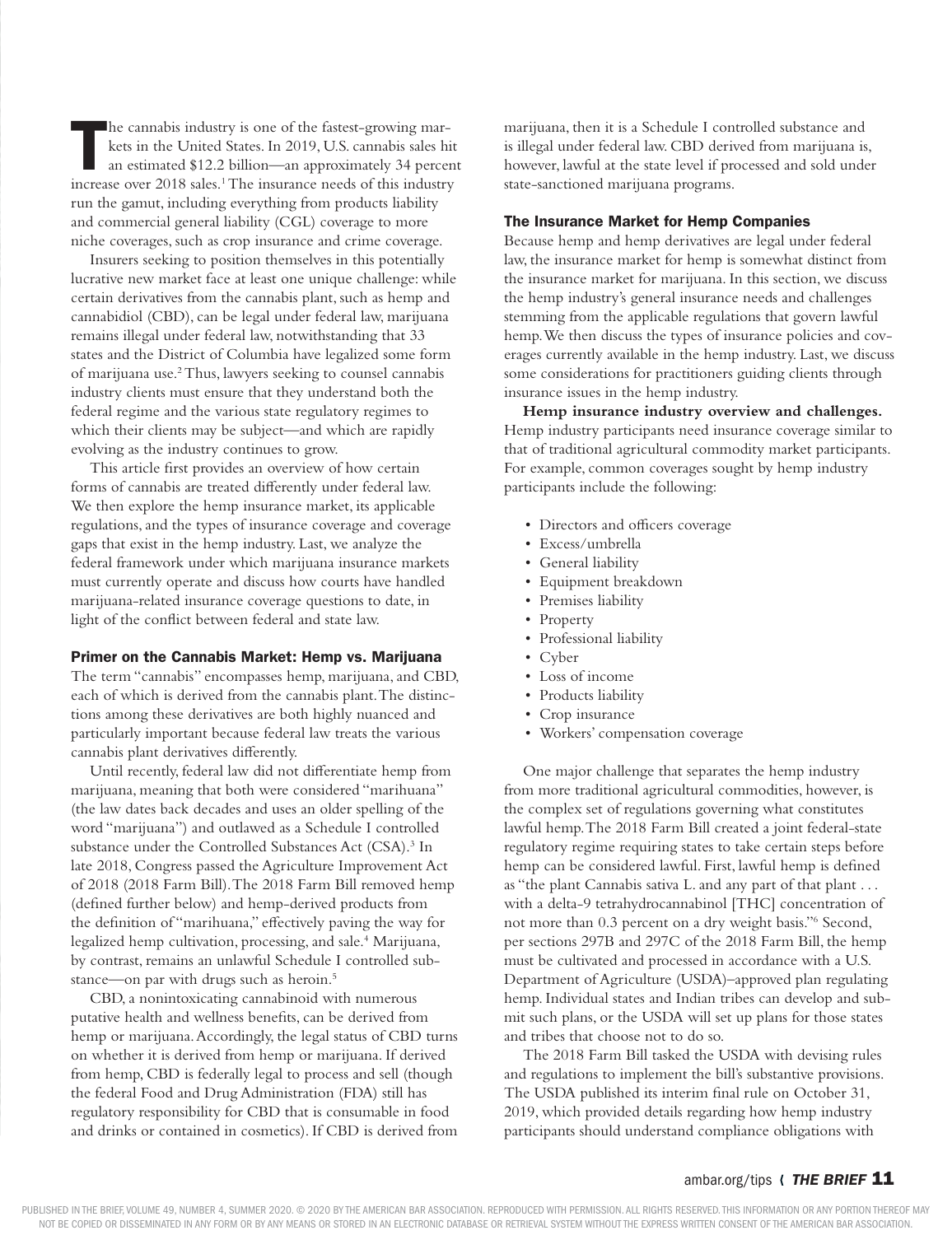

**TIP:** Practitioners working with cannabis industry participants should stay up to date on developments in cannabis law and work with regulators and knowledgeable insurance providers.

activity authorized by the 2018 Farm Bill.<sup>7</sup> Under the USDA's final interim rule, the testing standard for assessing THC by dry weight requires using a "total THC" standard, which includes in the THC computation compounds that can convert into THC through chemical reactions, such as the acidic form of THC known as THCA.<sup>8</sup> If the hemp cultivated by a licensed entity tests over the acceptable THC level, that crop must be destroyed.<sup>9</sup>

Further complicating matters, states are authorized to continue operating hemp pilot programs set up under the authority conferred by section 7606 of the Agricultural Improvement Act of 2014 (2014 Farm Bill). The 2014 Farm Bill gave states more latitude than the current USDA rule for determining the acceptable THC level for hemp and does not require that THCA be included in the acceptable THC level computation.

The presence of competing standards between the USDA's rule and those rules set forth under the various state pilot programs means that the permitted level of THC in "lawful" hemp currently depends on the state in which the hemp-related business operates.

**Available insurance coverage for hemp industry participants.** The types of insurance available to hemp industry participants depend in large part on what business segment the participants occupy. The hemp industry has only a handful of business segments. Most states offer licenses under their hemp regulatory programs for only two business segments: cultivators, which run growing/harvesting operations; and processors, which are responsible for turning the raw hemp flower and fibers into consumable products such as CBD. In some cases, states offer different types of cultivation or processing licenses depending on the applicant's intended use of the hemp. For example, because hemp is an extremely versatile plant, uses can include cultivation and processing of hemp flower to make CBD products or extraction and processing of hemp fiber to make items such as clothing.

**Randi Ellias** *is a partner with Porter Wright Morris & Arthur LLP in Chicago, Illinois. Her practice centers on complex commercial litigation and arbitration, including insurance coverage disputes and reinsurance matters. She is chair-elect of TIPS's Excess, Surplus Lines and Reinsurance Committee. She may be reached at rellias@ porterwright.com.* **Frank Tice** *is an associate with Porter Wright Morris & Arthur LLP in Columbus, Ohio. He focuses his practice on advising businesses and individuals in various corporate matters, including those in the commercial cannabis industry. He may be reached at ftice@porterwright.com.*

Insurance companies participating in the hemp industry are hesitant to offer insurance that "touches the plant" for hemp cultivators and processors due to the complications in assessing hemp's legality at the federal level. Accordingly, the hemp insurance market currently is confined primarily to insurance policies that relate to non-plant-touching operations.

In the hemp cultivation space, there are direct markets offering admitted coverages akin to those available in the agriculture industry, but with two glaring exceptions: crop insurance and products liability coverage.

There are essentially two sources for crop insurance available to hemp cultivators. One covers only catastrophic loss events, such as hail damage to crops. These policies are typically expensive and offer narrow coverage. For example, these policies may require hail of a certain size or contain acreage limits and value-of-loss restrictions. Pilot programs and insurance initiatives sponsored by the USDA provide another option for crop insurance, including the following:

- The Multi-Peril Crop Insurance (MPCI) program offers coverage against loss of yield attributable to insurable causes of loss for hemp fiber, grain, and hemp-derived CBD oil. Such insurable causes include drought, excessive moisture, freeze, and disease. MPCI is only available, however, in select counties of 21 states for the 2020 crop year.10
- The Noninsured Crop Disaster Assistance Program (NAP) protects against losses associated with lower yields, destroyed crops, and prevented planting. The NAP is available only where no permanent federal crop insurance program is available.<sup>11</sup>
- The Whole-Farm Revenue Protection (WFRP) program allows certain industrial hemp cultivators in areas covered by USDA-approved hemp programs to obtain up to \$8.5 million in coverage for the loss of revenue that the hemp cultivator expects to earn from hemp produced or purchased for resale.12
- The Nursery Value Select (NVS) pilot crop insurance program, not available until 2021, will provide an assetbased form of insurance coverage for hemp cultivators located in select counties of nine states (Alabama, Colorado, Florida, Michigan, New Jersey, Oregon, Tennessee, Texas, and Washington). Under the NVS program, a hemp cultivator will be able to insure against the risk of crop loss due to events such as adverse weather, drought, fire, wildlife, collapse of buildings/structures, disease, and other listed insurable causes.13

Most of these insurance programs are made available through private crop insurance agents, which can be found using the USDA's Risk Management Agency website.14

Notably, none of the available hemp crop insurance covers the risk of loss posed by the requirement that the crop must be destroyed by law if it tests over the acceptable THC

# **12 THE BRIEF > SUMMER 2020**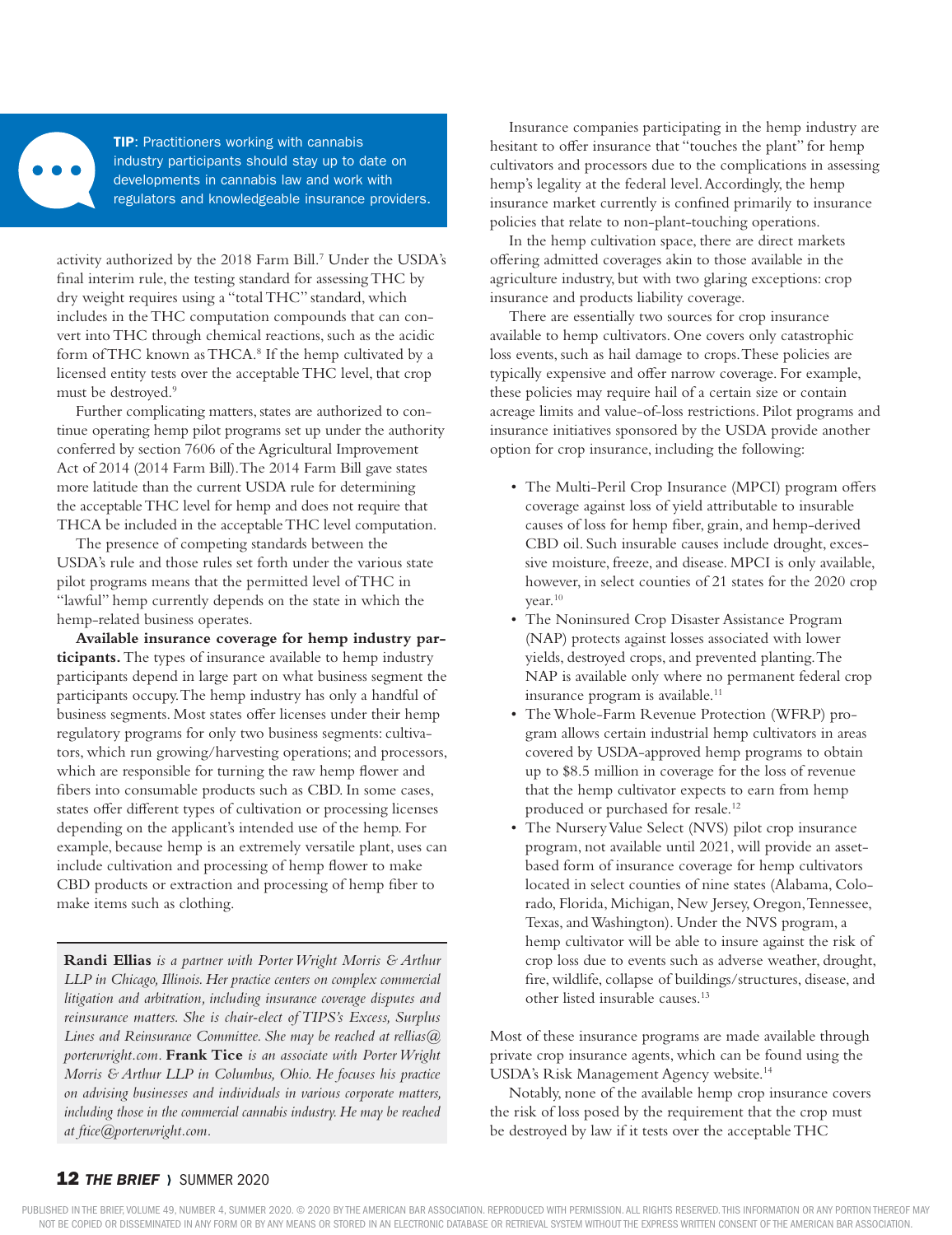threshold. The inability to obtain coverage for this risk currently represents one of the biggest coverage gaps that hemp cultivators face.15

Hemp industry participants also find it challenging to secure products liability coverage. While products liability coverage is available, such policies are often expensive and narrow in scope, due in part to the complex regulations governing lawful hemp and CBD. In addition to the strict rules regarding acceptable THC levels, the 2018 Farm Bill also expressly reserves to the U.S. Food and Drug Administration (FDA) regulatory authority for consumable CBD products. Accordingly, CBD products must meet applicable FDA requirements and standards.<sup>16</sup>

The FDA's current position on consumable hemp and CBD products is complex and beyond the scope of this article. Generally speaking, the FDA views any CBD food, drink, or purported dietary supplement product in interstate commerce as a violation of the Food, Drug, and Cosmetic Act.17 Because the FDA views CBD unfavorably, insurers are hesitant to provide extensive products liability coverage to hemp cultivators and processors that participate in converting hemp into CBD that will then be put into food or consumable products.

Notably, hemp processors have significantly more limited insurance options than hemp cultivators. Processors typically must use potentially explosive and environmentally hazardous materials to properly extract desirable components and

cannabinoids from hemp. In addition, the processed products, such as CBD, exist in a complex area of law under which the FDA has yet to issue definitive regulatory guidance defining the extent to which CBD products can be safely consumed by the public. Given these additional risks, hemp processors typically must work with insurance brokers to find packages of insurance coverages that fit their needs. Often, CBD processors can obtain products liability coverage only through excess and surplus lines carriers.

**Considerations for practitioners.** For practitioners guiding insurance clients in the hemp industry, there are a few key points to keep in mind.

First, any participants in the hemp insurance industry must devise basic due diligence programs to confirm the lawful status of applicants for hemp insurance coverage. Such diligence can be done largely by collecting information during intake (such as on the application for insurance coverage), with independent confirmation of licensure with the pertinent state or USDA authorities. This due diligence should include (1) confirmation of the applicant's licensure in the jurisdictions in which it operates, (2) a basic review or understanding of the applicant's operating policies such that the insurer can confirm compliance with the pertinent jurisdiction's hemp regulatory plan, (3) confirmation that the applicant regularly tests its

product in accordance with applicable regulations concerning THC levels, and (4) disclosure of any previous situations in which the applicant's hemp tested above the acceptable THC threshold and confirmation that such product was destroyed.

Second, legal practitioners advising clients in the hemp industry must make it a point to stay up to date on the legal aspects of the cannabis industry. Rules and regulations in this space change frequently, and practitioners must remain diligent to stay on top of those changes. For example, the hemp pilot programs set up under the 2014 Farm Bill that allow for more lenient acceptable THC levels for hemp producers will sunset on October 31, 2020. Accordingly, as of November 1, 2020, the total THC standard articulated in the USDA's rules will become a nationwide standard.<sup>18</sup>

*Insurance companies are hesitant to offer insurance that "touches the plant" for hemp cultivators and processors due to the complications in assessing hemp's legality.*

> Third, practitioners should understand that the type of hemp license involved will have a significant impact on the types of insurance coverage available. For example, hemp cultivators can be treated mostly like agricultural producers for purposes of most types of insurance coverage (the exceptions being products liability and crop insurance) and can generally obtain insurance on an admitted basis. Hemp processors, by contrast, operate in a market with fewer insurance options, most of which are provided by excess and surplus lines carriers.

> Fourth, practitioners can and should become familiar with the available admitted and nonadmitted markets and scopes of coverage available. In addition, legal practitioners should identify knowledgeable insurance brokers with expertise in the cannabis industry to stay informed on the types of policies and scope of coverages currently available to hemp industry participants.

Last, practitioners should recognize that certain risks for hemp industry participants are nearly impossible to insure at this point in time, for example, crop insurance that covers the risk that a cultivator's hemp product must be destroyed because it tests over 0.3 percent THC. The cannabis plant's THC level can be significantly impacted by temperature, climate, length of cultivation, and weather patterns, so

# ambar.org/tips ( **THE BRIEF 13**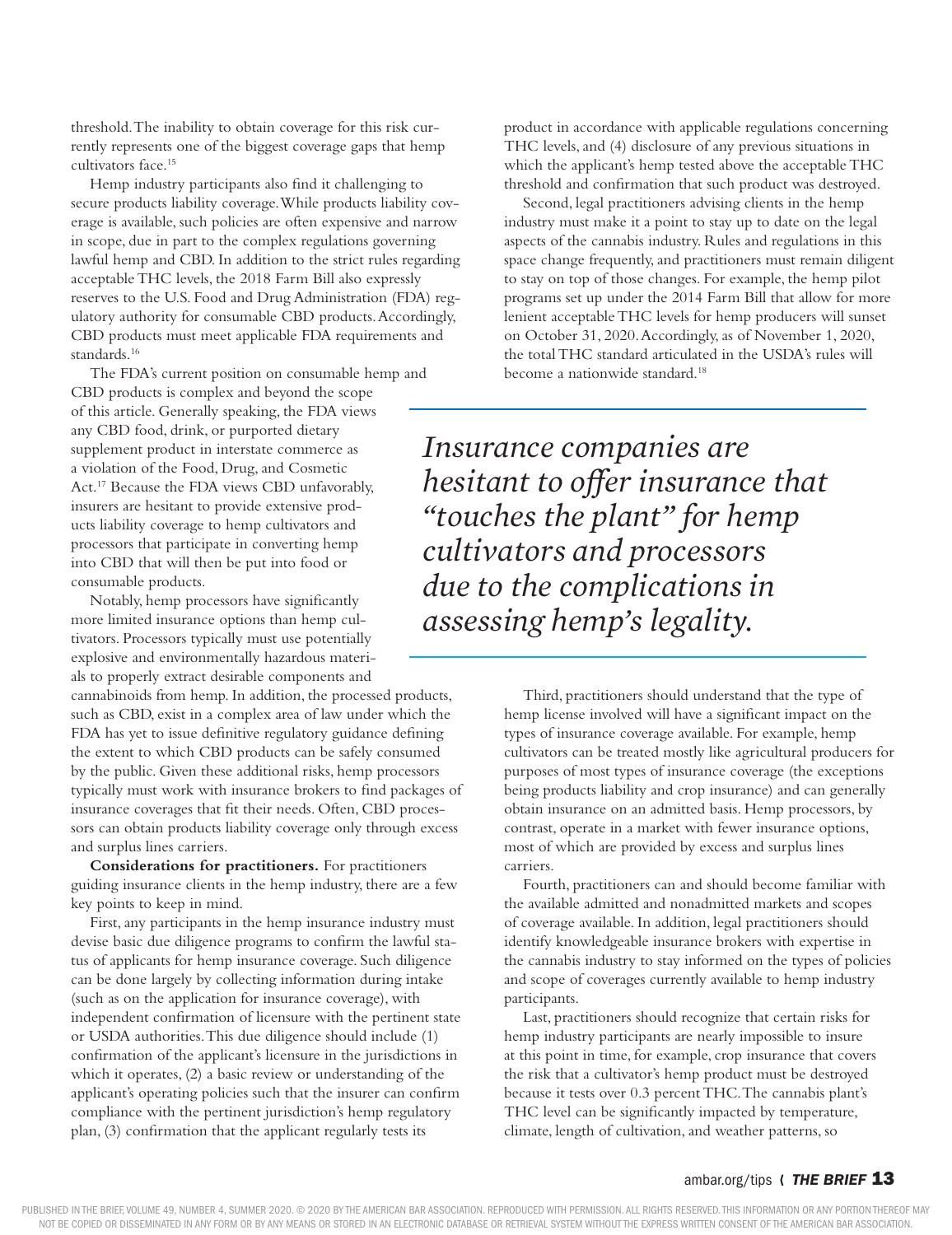understanding what seed varieties will thrive and stay below 0.3 percent THC is inherently complex. Moreover, hemp has not been legally grown in many states for decades, so there is limited data available to analyze and predict whether certain hemp seed varieties will satisfy that limitation. These complications make it difficult for insurers to price certain types of crop insurance, at least until more data is available.

> *Given the federal illegality of marijuana-related activity, providing insurance to a marijuana business could result in criminal penalties.*

## Insurance Coverage for Marijuana-Related Businesses

The insurance needs of marijuana-related businesses mirror those of the hemp industry. The insurance of marijuana-related businesses, however, faces an obstacle that no longer confronts the hemp industry: the continued illegality of the possession, use, and distribution of marijuana under federal law. This section first discusses how that federal law might impact insurance companies seeking to enter the market and describes the federal authorities' historical approach to the enforcement of such federal law in states with some form of legalized marijuana use. Next, we address the courts' willingness to enforce insurance policies issued to marijuana-related businesses in view of the federal law prohibiting the very business in which they engage.

**Impact of marijuana's federally illegal status.** Insurance companies are somewhat insulated from federal oversight under the McCarran-Ferguson Act, which, under most circumstances, leaves the regulation of "the business of insurance" to the states.19 There is one important caveat, however: under the McCarran-Ferguson Act, an act of Congress preempts state law relating to the business of insurance when that act "specifically relates to the business of insurance."20

At least three federal statutes that potentially impose criminal penalties on financial institutions doing business with marijuana-related businesses expressly apply to insurance companies—and therefore specifically relate to the business of insurance.<sup>21</sup> First, the Bank Secrecy Act requires financial institutions to report to the Treasury Department any transactions over \$5,000 that the institution knows or has reason to know involve assets derived from illegal sources.<sup>22</sup> Second, the federal criminal code makes it a felony to engage in a financial transaction that the financial institution knows involves the

proceeds of an unlawful activity.23 Third, engaging in an "unlicensed money transmitting business," including a transaction that involves the transportation or transmission of funds that are known to have been derived from a criminal offense or are intended to be used to promote unlawful activity, also constitutes a felony under the federal criminal code.<sup>24</sup> Given the federal illegality of marijuana-related activity, any of these

federal statutes could be implicated by the provision of insurance to a marijuana-related business, and the McCarran-Ferguson Act likely does not provide a "get out of jail free" card to insurance companies that choose to write in this market.

Insurance companies hoping to enter the market therefore find themselves grappling with how to avoid federal criminal action while writing insurance for marijuana-related businesses in the jurisdictions where those marijuana-related businesses are operating legally. The federal government's appetite for enforcing federal laws against cannabis-related activities in jurisdictions where those activities are otherwise legal thus becomes an important consideration. To date,

the federal government has not demonstrated much of an inclination to prosecute federally illegal activities related to medical marijuana, while its position on the prosecution of federally illegal activities related to recreational marijuana has been erratic at best.

Since 2014, Congress has afforded medical marijuana the protection of the Rohrabacher-Farr Amendment, included as a rider to the omnibus spending bill each year.<sup>25</sup> The Rohrabacher-Farr Amendment prohibits the Department of Justice (DOJ) from using federal funds to interfere with the implementation of state laws authorizing the use, distribution, possession, or cultivation of *medical* marijuana.26 In other words, the DOJ cannot use its funding to prosecute conduct that complies with state laws regarding medical marijuana. The amendment was first passed in 2014 and must be renewed each fiscal year (and, in fact, has been renewed each fiscal year). Thus, although all marijuana use remains illegal at the federal level, federal authorities have not demonstrated an appetite for prosecuting cases involving medical marijuana businesses operating in compliance with state law, at least since the Ninth Circuit Court of Appeals found that the DOJ violated the Rohrabacher-Farr Amendment when it attempted enforcement action against medical cannabis operators in California.27

When it comes to recreational marijuana, however, the DOJ's approach to enforcement of federal drug laws has been inconsistent—and somewhat dependent upon the prevailing politics at the time. In August 2013, Deputy Attorney General James Cole issued a memorandum outlining the department's approach to enforcement of the CSA with respect to marijuana-related conduct (Cole Memorandum).<sup>28</sup> The Cole Memorandum indicated that, in order to use its limited

# **14** *THE BRIEF* ) SUMMER 2020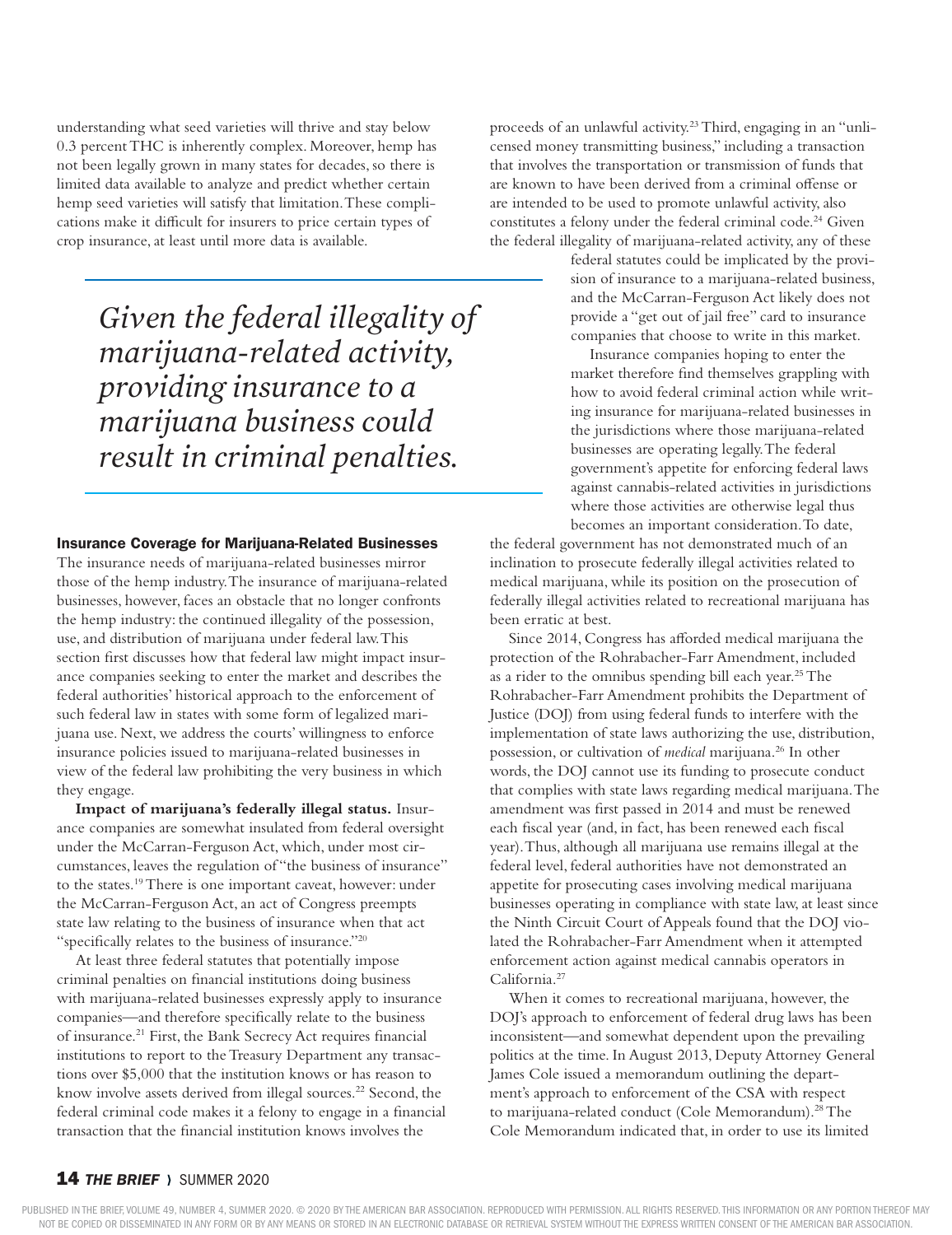resources in a rational way, the DOJ would not actively seek to prosecute state-legalized cannabis transactions but instead would consider eight specific enforcement priorities when determining whether to prosecute any given instance of marijuana-related conduct. Those priorities included preventing distribution of marijuana to minors, preventing criminal enterprises from obtaining revenue from the sale of marijuana, preventing other drug trafficking, and preventing the use of public lands or federal property in marijuana-related conduct.

Consistent with the Cole Memorandum, in February 2014, the Financial Crimes Enforcement Network (FinCEN) issued guidance "to clarify Bank Secrecy Act ('BSA') expectations for financial institutions seeking to provide services to marijuana-related businesses."29 That guidance set out requirements for three different types of "suspicious activity reports" that a financial institution seeking to do business with a marijuana-related business is required to file with FinCEN depending on whether the institution believes that any—and, if so, which—of the enforcement priorities in the Cole Memorandum are implicated by a particular transaction. The February 2014 FinCEN guidance remains in effect insofar as it relates to marijuana; a subsequent guidance makes clear that the strictures of the 2014 guidance no longer apply to hemp-related businesses, given the legalization of hemp.<sup>30</sup>

Three years later, Jeff Sessions became the attorney general and, in January 2018, issued a memorandum (Sessions Memorandum) rescinding the Cole Memorandum and stating that the DOJ would enforce federal laws against marijuana-related conduct without regard to the enforcement priorities set forth in the Cole Memorandum.<sup>31</sup> Sessions resigned as attorney general 10 months later.

William Barr succeeded Jeff Sessions as attorney general on February 14, 2019.<sup>32</sup> During his confirmation hearing and in a subsequent written response to questions posed to him by Senator Cory Booker (D-N.J.), Barr stated that on his watch, the attorney general would not actively seek to prosecute parties engaged in cannabis-related transactions who "complied with state law in reliance on the Cole Memorandum."33 Barr's written statement is murkier than it may appear at first glance because it is unclear whether Barr was referring to the time period when the Cole Memorandum was in effect at the DOJ, prior to its rescission by the Sessions Memorandum, or to the Cole Memorandum generally, regardless of the point in time. To date, the DOJ appears to have operated in accordance with the Cole Memorandum, notwithstanding its rescission by Sessions.34 That could, of course, change at any time, and recent reports suggest that Barr has started to consider other ways to disrupt the industry.<sup>35</sup>

Lawyers seeking to counsel insurers that want to enter the marijuana market must recognize that the enforcement of federal law as it pertains to marijuana-related businesses has been, at best, haphazard and that the only constant is change. Practitioners should ensure that clients understand that there is an inevitable legal risk inherent in providing insurance

to marijuana-related businesses that does not exist with respect to policyholders in other business segments and that such risk will remain unless and until federal law regarding marijuana-related conduct changes.

**Courts and enforceability of insurance policies.** Once an insurer decides to write insurance for marijuana-related businesses in one or more jurisdictions where marijuana has been legalized, the question becomes whether a court will enforce an insurance policy issued to a marijuana-related business that is operating legally in the state where it is doing business, notwithstanding the illegality of the conduct under federal law. The case law remains unsettled on this issue. We note that while several of the cases discussed in this section arise in a personal lines context rather than a commercial lines context, they are nonetheless instructive as to how courts view insurance policies that occupy this legal no-man's-land.

One of the earliest cases to address the enforceability of an insurance policy that arguably provided coverage for marijuana-related activity was *Tracy v. USAA Casualty Insurance Co.*36 In *Tracy*, the policyholder grew medical marijuana in her home. The policyholder did so in compliance with applicable Hawaii law, but apparently without the insurer's knowledge. The cannabis plants were stolen, and the policyholder submitted a claim under her homeowner's policy. The insurance company asserted that it was not liable under the homeowner's policy for a number of reasons, including that the policyholder did not have an insurance interest in the cannabis plants and that federal public policy barred coverage because the possession and use of marijuana violated federal law. The federal district court in Hawaii found that the plaintiff had an insurable interest in the plants and that the policy covered the theft of the plants, but agreed with the insurer that enforcing the homeowner's policy would violate federal law and public policy. Accordingly, the court granted summary judgment to the insurer, relieving the insurer of any obligation under the insurance policy to reimburse the policyholder for the stolen cannabis plants.

Similarly, in *Hemphill v. Liberty Mutual Insurance Co.*, 37 a policyholder sought to recover expenses incurred in legally purchasing medical marijuana, which was prescribed by her physician to help with chronic pain that she suffered as a result of a car accident. The federal district court in New Mexico adopted the reasoning of the court in *Tracy* to find that requiring the insurer to pay those expenses would constitute the enforcement of an illegal contract. Accordingly, the court granted summary judgment in favor of the insurer.

The federal district court in Colorado came to a different conclusion in its 2016 decision in *Green Earth Wellness Center, LLC v. Atain Specialty Insurance Co.*, 38 which differs from *Tracy* and *Hemphill* in that it arose in a commercial context. The decision in *Green Earth* is notable for the disdain that the court exhibited toward the insurer's attempts to avoid liability under the commercial property and general liability insurance policy

# ambar.org/tips ( **THE BRIEF 15**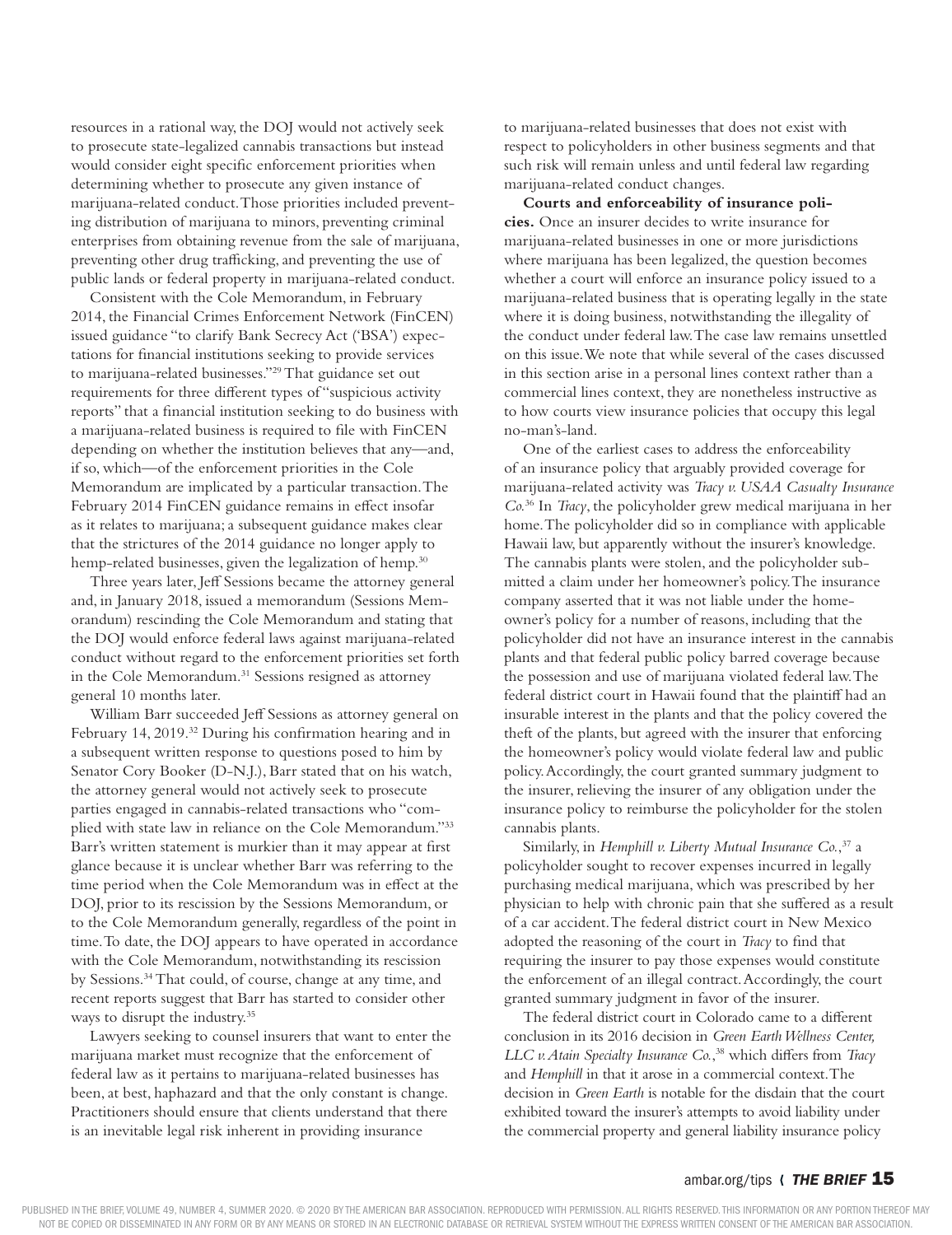that it issued to a retail medical marijuana business and growing facility. The policyholder made two claims under the policy: a theft claim and a claim for property damage relating to harm that its marijuana plants sustained as a result of a wildfire. The insurer sought summary judgment in its favor on both claims.

The court found that a theft exclusion barred the theft claim but that the policy covered at least a portion of the property damage claim, notwithstanding the insurer's contention that an exclusion for "contraband" applied to bar coverage. The court first found that the exclusion for "contraband," defined as "property in the course of illegal trade," was ambiguous and therefore proceeded to make a determination regarding the parties' mutual intent regarding coverage. The court found that the parties' mutual intent was that the policy would cover wildfire damage to certain components of the marijuana plants. In so holding, the court pointed out that

> *The unique risks posed by the cannabis industry have resulted in significant coverage gaps in the cannabis insurance market.*

the insurer was well aware of the nature of the policyholder's business when it issued the policy. Indeed, the insurer had asked several questions on the policyholder's insurance application about the policyholder's inventory and storage of the marijuana plants. In addition, when the insurer chose to issue the policy, it knew—or should have known—that federal law nominally prohibited such a business. Accordingly, the court found that the parties had a mutual expectation that the policy would cover the policyholder's marijuana inventory and, therefore, found that the contraband exclusion did not apply.

The insurer in *Green Earth* also essentially asked the court for an advisory opinion stating that coverage was barred as a matter of federal public policy, even if the insurance policy were construed to cover the claim. The court soundly rejected the insurer's request. First, the court noted that it lacked the authority to issue an advisory opinion and so treated the insurer's "request" as a motion for summary judgment. Next, the court asserted that the federal authorities had made "ambivalent" statements about the enforcement of the CSA as it related to marijuana-related businesses operating in accordance with state law, indicating an erosion of any clear and consistent federal public policy regarding that issue. Accordingly, the court expressly declined to follow the reasoning set forth in *Tracy* and ruled that the insurance policy was not void on public policy grounds.

As a result of those rulings, the court denied the insurer's motion for summary judgment and found that the policyholder was entitled to a trial on its claim for breach of contract on its property damage claim. Interestingly, the court did not stop there but dropped a footnote to say that even if it had been compelled to find the policy void, it would have permitted the policyholder to amend its complaint to include an unjust enrichment claim and then exercised the court's equitable powers to award expectation damages to the policyholder.

Finally, in *K.V.G. Properties, Inc. v. Westfield Insurance Co.*, 39 a commercial landlord sought coverage under a commercial property policy for property damage caused by a tenant who, unbeknownst to the landlord, was growing marijuana on the property. The damage at issue was caused by things that were done to the property to facilitate the growing operation. The

> insurer refused to pay the claim on the basis of an illegal acts exclusion, notwithstanding the landlord's lack of knowledge. The court found that the illegal acts exclusion applied to bar coverage, although, in doing so, it explicitly set aside the question of whether the growing operation was legal under state law because the parties had not raised the issue.

The line of cases starting with *Tracy* and the court's decision in *Green Earth* can be harmonized by pointing to the insurer's knowledge or lack of knowledge that marijuana would be involved in any claim. Alternatively, the *Green* 

*Earth* decision may herald a trend toward finding in favor of coverage as more states legalize some form of marijuana use. The sparseness of case law on this issue, however, suggests that any attempt to extrapolate from this sample is premature. Practitioners seeking to counsel both insurers and policyholders in this space should keep a close watch on developing case law so that they can best advise their clients as to how to navigate this complicated legal environment.

## **Conclusion**

Given the complex regulations governing lawful hemp and the precarious legal status of marijuana at the federal level, insurers have been hesitant to enter the cannabis market. Those that have entered the cannabis insurance market have faced significant challenges, such as how to price the coverages and how to structure policies specific to the unique risks posed by the cannabis industry. These challenges have resulted in significant coverage gaps in the cannabis insurance market and expensive policies for cannabis operators.

However, with the cannabis industry expected to continue its explosive growth, there is considerable opportunity for early insurance industry participants to establish a foothold in a new and dynamic market. Understanding the basics of the cannabis industry is a necessary first step for those who see the opportunity and wish to be a part of this novel, budding industry.

# **16 THE BRIEF > SUMMER 2020**